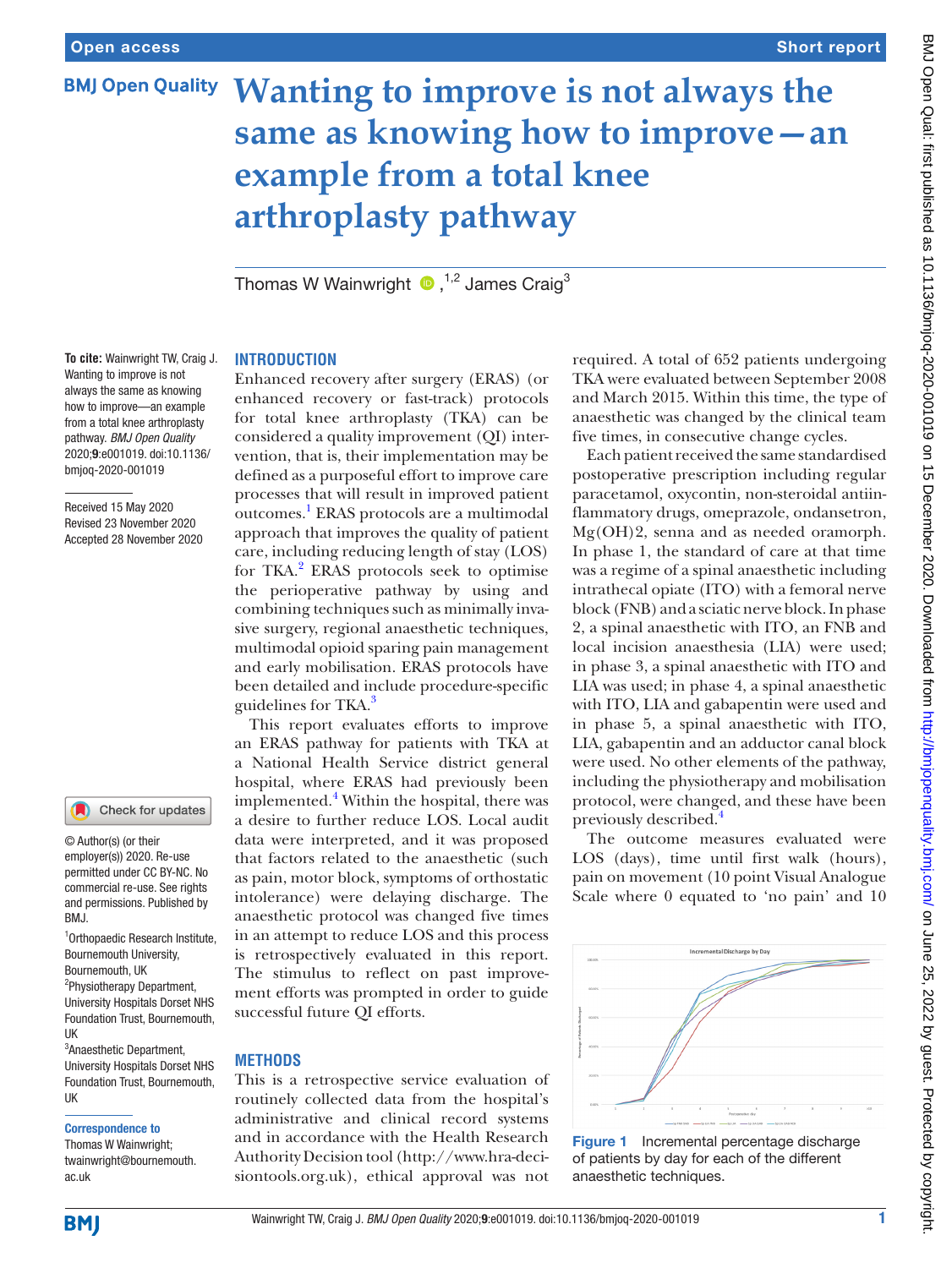<span id="page-1-0"></span>

| <b>Open access</b>                                                                                                |                            |                      |                    |                    | $\boldsymbol{\odot}$ |
|-------------------------------------------------------------------------------------------------------------------|----------------------------|----------------------|--------------------|--------------------|----------------------|
|                                                                                                                   |                            |                      |                    |                    |                      |
| Impact of anaesthetic technique on LOS, pain on movement, time to first walk and oramorph consumption.<br>Table 1 |                            |                      |                    |                    |                      |
|                                                                                                                   | Phase 1                    | Phase 2              | Phase 3            | Phase 4            | Phase 5              |
| Anaesthetic technique                                                                                             | Sp FNB SNB                 | <b>Sp LIA FNB</b>    | Sp LIA             | Sp LIA GAB         | Sp LIA GAB ACB       |
| Data review period                                                                                                | 01/09/08-28/02/09          | 01/08/12-30/09/12    | 01/12/12-31/01/13  | 01/04/13-31/05/13  | 01/11/14-01/03/15    |
| Number of cases                                                                                                   | 185                        | 236                  | 84                 | 76                 | 71                   |
| LOS (days)<br>Mean (min-max, SD)                                                                                  | $4(2-10, 1.3)$             | $4.7(2 - 18, 2.0)$   | $4.2(2-9, 1.6)$    | $5.3(2-10, 1.8)$   | $4.3(2 - 11, 1.8)$   |
| LOS (days)<br><b>Median</b>                                                                                       | $\overline{4}$             | $\overline{4}$       | $\overline{4}$     | $\overline{4}$     | $\overline{4}$       |
| Pain on movement<br>(VAS 0-10)*<br>Mean (min-max, SD)                                                             | $4.88(0-10, 2.7)$          | $4.38(0 - 10, 2.84)$ | $5.24(0-10, 2.71)$ | $5.46(0-10, 2.37)$ | $5.69(0-9, 2.4)$     |
| Time to first walk<br>(hours)<br>Median (min-max)                                                                 | Not available <sup>+</sup> | $31(27-100)$         | $29(26 - 80)$      | 29 (27-104)        | 29 (27-102)          |
| Oramorph consumption before 1300 first<br>postoperative day Median (min-max)                                      | Not available <sup>+</sup> | $10(0 - 70)$         | $10(0-130)$        | $20(10-90)$        | $15(0 - 140)$        |

\*VAS—0 equated to 'no pain' and 10 equated to the worst pain a patient could imagine.

†Data were not available. Routine collection of these outcome measures was introduced after Phase 1 was completed.

ACB, adductor canal block; FNB, femoral nerve block; LIA, local incision anaesthesia; LOS, length of stay; SNB, sciatic nerve block; VAS, visual analogue scale.

equated to the 'worst pain a patient could imagine') and oramorph consumption before 1300 on the first postoperative day.

#### **RESULTS**

A total of 652 patients were included and outcomes for each phase are presented in [table](#page-1-0) 1. There was no difference in median LOS (the primary outcome measure) across the five phases. ([figure](#page-0-0) 1). The results of the secondary outcome measures are presented descriptively in [table](#page-1-0) 1.

#### **DISCUSSION**

Optimising anaesthetic technique is a key factor to facilitate early mobilisation and therefore reduce LOS following TKA.<sup>5</sup> The aim of the team's improvement effort was therefore well directed. However, despite the team's endeavour, LOS failed to improve across the different techniques. There were some minor variations in the secondary outcome measures with each phase, which were not felt to be clinically significant or an indication that any of the changes should be reversed. Given that this was a rolling service evaluation and not research, and no clinically significant differences were judged to have been observed, a statistical analysis examining the difference in secondary outcome measures was not completed. In regards to the choice of anaesthetic, it is acknowledged that the evidence base for TKA is hard to interpret, however, in many centres, patients are discharged within 0–2 days and these anaesthetic protocols are available to replicate.<sup>6</sup>

When considering the success of this QI effort, the choice of anaesthetic technique is obviously important. However not considering the role of other contributing factors to delayed mobilisation is also significant. Patient (eg, expectation), organisation (eg, limited staff and time constraints) and cultural (eg, lack of staff 'buy in') factors

have all been previously highlighted as barriers to early mobilisation<sup>7</sup> but were not considered in this project. This highlights the challenge for individual professional groups to improve care on their own within a multidisciplinary pathway, and that more objective and exhaustive methods to identify barriers to discharge should be used.<sup>[8](#page-2-7)</sup> To move towards the goal of a 'pain and risk-free surgery', clinical evidence of individual techniques must be combined with a whole clinical microsystem QI effort in order to do 'the right things in the right way'. $\frac{9}{2}$  $\frac{9}{2}$  $\frac{9}{2}$ 

#### **CONCLUSION**

In this retrospective service evaluation, the type of anaesthetic was changed by the clinical team five times in consecutive change cycles. The aim was to reduce LOS, however, median LOS remained unchanged across all phases. Teams focused on QI efforts that seek to improve outcomes of multimodal ERAS pathways need to remember that outcomes are influenced by many inter-relating factors. To improve outcomes in a dynamic system, across multiple stakeholders, a whole clinical microsystem approach is needed. The future use of a specific QI method is recommended, so that the transition from a will to improve, to an understanding of how to improve can be made.

Twitter Thomas W Wainwright [@twwainwright](https://twitter.com/twwainwright)

Contributors TWW conceived and drafted the manuscript. JC was responsible for data collection and analysis. Both authors edited and revised the final manuscript.

Funding The authors have not declared a specific grant for this research from any funding agency in the public, commercial or not-for-profit sectors.

Competing interests None declared.

Patient and public involvement Patients and/or the public were not involved in the design, or conduct, or reporting, or dissemination plans of this research.

Patient consent for publication Not required.

Provenance and peer review Not commissioned; externally peer reviewed.